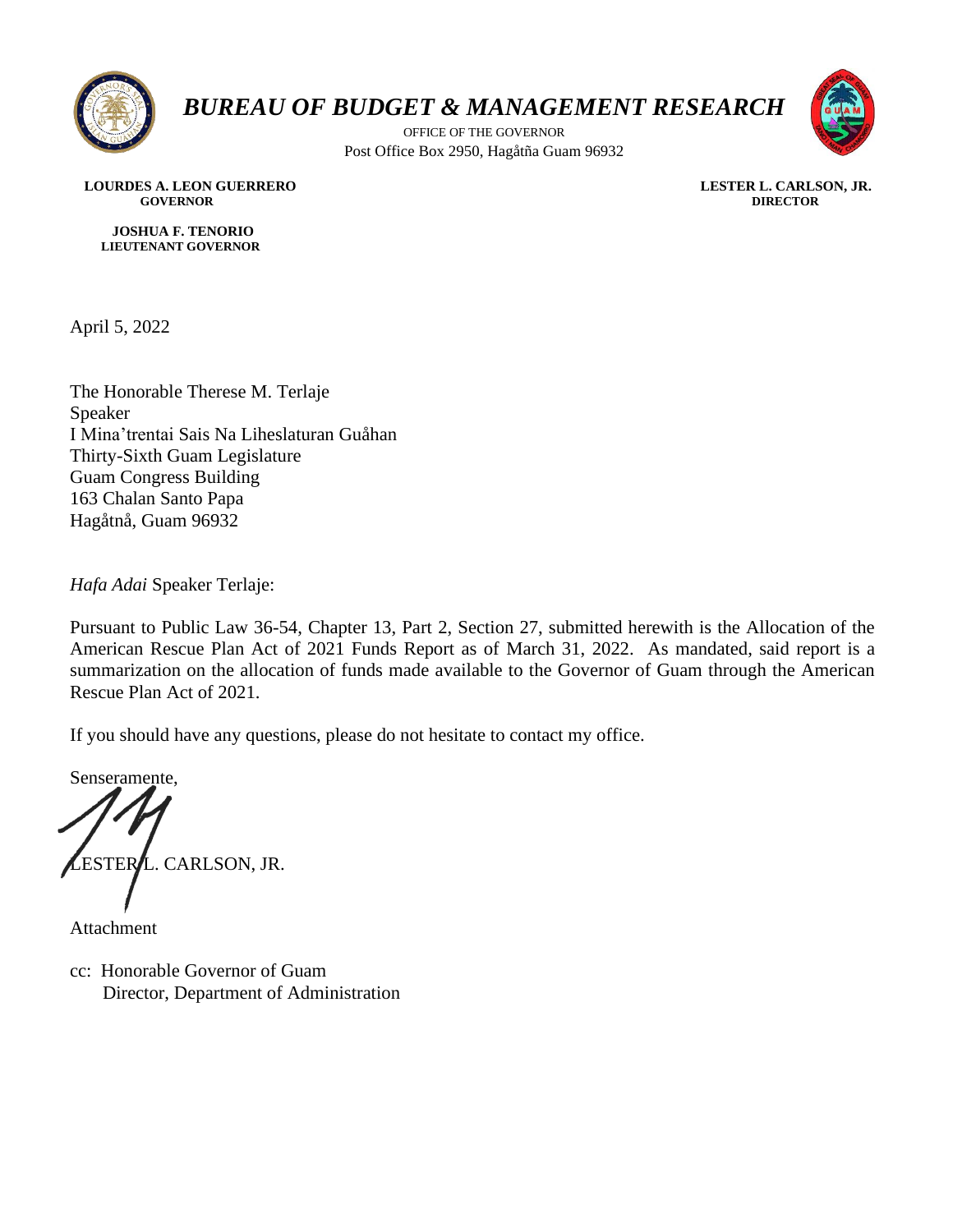|          | <b>REPORTING PERIOD (MARCH 31, 2022)</b>                                                |                                    |                          |                                  |                                   |  |  |  |
|----------|-----------------------------------------------------------------------------------------|------------------------------------|--------------------------|----------------------------------|-----------------------------------|--|--|--|
|          | <b>DEPARTMENT / AGENCY</b>                                                              | <b>ALLOCATION</b>                  | <b>EXPENDITURES</b>      | <b>ENCUMBRANCES</b>              | <b>BALANCE</b>                    |  |  |  |
|          |                                                                                         |                                    |                          |                                  |                                   |  |  |  |
|          | <b>GENERAL GOVERNMENT</b>                                                               |                                    |                          |                                  |                                   |  |  |  |
|          | Office of the Governor - Homeless Housing / Safe Haven Program                          | \$1,500,000.00                     | \$1,470,339.60           | \$7,769.76                       | \$21,890.64                       |  |  |  |
| 2<br>3   | <b>Bureau of Women's Affairs</b><br>Office of Veteran's Affairs                         | \$129,784.00<br>\$1,224,616.00     | \$6,614.55<br>\$0.00     | \$2,475.00<br>\$0.00             | \$120,694.45<br>\$1,224,616.00    |  |  |  |
|          | Department of Administration (DOA) - IT & Contractual Needs                             | \$8,200,000.00                     | \$0.00                   | \$0.00                           | \$8,200,000.00                    |  |  |  |
| 5        | DOA - CWA Study                                                                         | \$2,000,000.00                     | \$0.00                   | \$0.00                           | \$2,000,000.00                    |  |  |  |
|          | Bureau of Budget & Management Research                                                  | \$90,000.00                        | \$0.00                   | \$0.00                           | \$90,000.00                       |  |  |  |
|          | Department of Revenue & Taxation - IT & Contractual Needs                               | \$7,100,000.00                     | \$0.00                   | \$542,121.00                     | \$6,557,879.00                    |  |  |  |
|          | Office of Technology<br>Department of Public Works                                      | \$4,387,590.00<br>\$22,050,000.00  | \$0.00<br>\$0.00         | \$2,127,248.00<br>\$1,970,000.00 | \$2,260,342.00<br>\$20,080,000.00 |  |  |  |
| 10       | Civil Service Commission                                                                | \$638,003.00                       | \$29,304.04              | \$69,251.43                      | \$539,447.53                      |  |  |  |
|          | Department of Land Management                                                           | \$1,403,700.00                     | \$2,522.66               | \$15,771.55                      | \$1,385,405.79                    |  |  |  |
| 12       | <b>Chamorro Land Trust Commission</b>                                                   | \$695,262.00                       | \$0.00                   | \$0.00                           | \$695,262.00                      |  |  |  |
| 13       | <b>Guam Ancestral Lands Commission</b>                                                  | \$73,404.00                        | \$0.00                   | \$29,388.01                      | \$44,015.99                       |  |  |  |
| 14<br>15 | <b>PEALS Board</b><br><b>Contractor's License Board</b>                                 | \$36,148.00<br>\$72,100.00         | \$0.00<br>\$0.00         | \$0.00<br>\$63,990.00            | \$36,148.00<br>\$8,110.00         |  |  |  |
| 16       | <b>Guam Regional Transit Authority</b>                                                  | \$2,500,000.00                     | \$0.00                   | \$0.00                           | \$2,500,000.00                    |  |  |  |
|          | <b>Guam Ethics Commission</b>                                                           | \$51,670.00                        | \$12,858.99              | \$220.72                         | \$38,590.29                       |  |  |  |
| 18       | Guam Solid Waste Authority (GSWA)                                                       | \$3,000,000.00                     | \$1,488,650.87           | \$282,082.66                     | \$1,229,266.47                    |  |  |  |
| 19       | Office of Infrastructure, Policy & Direction                                            | \$950,000.00                       | \$0.00                   | \$0.00                           | \$950,000.00                      |  |  |  |
|          | <b>SUBTOTAL - GENERAL GOVERNMENT</b>                                                    | \$56,102,277.00                    | \$3,010,290.71           | \$5,110,318.13                   | \$47,981,668.16                   |  |  |  |
|          | <b>PROTECTION OF LIFE &amp; PROPERTY</b>                                                |                                    |                          |                                  |                                   |  |  |  |
| 19       | Department of Corrections                                                               | \$3,500,000.00                     | \$0.00                   | \$0.00                           | \$3,500,000.00                    |  |  |  |
| 20       | Guam Police Department (GPD)                                                            | \$3,500,000.00                     | \$0.00                   | \$0.00                           | \$3,500,000.00                    |  |  |  |
| 21       | <b>GPD</b> - Communication System                                                       | \$9,000,000.00                     | \$0.00                   | \$0.00                           | \$9,000,000.00                    |  |  |  |
| 22       | <b>Guam Fire Department</b><br>Customs & Quarantine                                     | \$3,500,000.00<br>\$3,500,000.00   | \$0.00<br>\$277,940.44   | \$0.00<br>\$0.00                 | \$3,500,000.00<br>\$3,222,059.56  |  |  |  |
| 24       | Department of Youth Affairs (DYA)                                                       | \$2,735,104.00                     | \$0.00                   | \$0.00                           | \$2,735,104.00                    |  |  |  |
| 25       | Guam Environmental Protection Agency                                                    | \$1,681,318.00                     | \$0.00                   | \$189,740.00                     | \$1,491,578.00                    |  |  |  |
| 26       | <b>Chief Medical Examiner</b>                                                           | \$485,465.00                       | \$10.61                  | \$0.00                           | \$485,454.39                      |  |  |  |
|          | <b>SUBTOTAL - PROTECTION OF LIFE &amp; PROP.</b>                                        | \$27,901,887.00                    | \$277,951.05             | \$189,740.00                     | \$27,434,195.95                   |  |  |  |
|          | <b>PUBLIC HEALTH</b>                                                                    |                                    |                          |                                  |                                   |  |  |  |
| 27       | Department of Public Health & Social Services                                           | \$11,986,758.00                    | \$2,903,859.22           | \$5,480,333.69                   | \$3,602,565.09                    |  |  |  |
| 28       | Guam Behavioral Health & Wellness Center                                                | \$5,000,000.00                     | \$96,838.22              | \$631,703.75                     | \$4,271,458.03                    |  |  |  |
| 29       | <b>Guam Memorial Hospital</b>                                                           | \$17,276,089.00                    | \$17,276,089.00          | \$0.00                           | \$0.00                            |  |  |  |
| 30       | Guam Memorial Hospital (Nurse Pay)                                                      | \$8,300,000.00                     | \$8,300,000.00           | \$0.00                           | \$0.00                            |  |  |  |
| 31<br>32 | Guam Memorial Hospital (New Facility)<br>Guam Regional Medical City                     | \$160,138,386.00<br>\$7,800,000.00 | \$0.00<br>\$7,800,000.00 | \$0.00<br>\$0.00                 | \$160,138,386.00<br>\$0.00        |  |  |  |
|          | <b>SUBTOTAL - PUBLIC HEALTH</b>                                                         | \$210,501,233.00                   | \$36,376,786.44          | \$6,112,037.44                   | \$168,012,409.12                  |  |  |  |
|          |                                                                                         |                                    |                          |                                  |                                   |  |  |  |
|          | <b>COMMUNITY SERVICES</b>                                                               |                                    |                          |                                  |                                   |  |  |  |
| 33       | <b>DISID</b>                                                                            | \$3,954,022.00                     | \$14,450.53              | \$8,490.00                       | \$3,931,081.47                    |  |  |  |
|          | <b>SUBTOTAL - COMMUNITY SERVICES</b>                                                    | \$3,954,022.00                     | \$14,450.53              | \$8,490.00                       | \$3,931,081.47                    |  |  |  |
|          | <b>RECREATION</b>                                                                       |                                    |                          |                                  |                                   |  |  |  |
| 34       | Department of Parks & Recreation                                                        | \$2,500,000.00                     | \$16,386.42              | \$338,892.35                     | \$2,144,721.23                    |  |  |  |
|          | <b>SUBTOTAL - RECREATION</b>                                                            | \$2,500,000.00                     | \$16,386.42              | \$338,892.35                     | \$2,144,721.23                    |  |  |  |
|          |                                                                                         |                                    |                          |                                  |                                   |  |  |  |
| 35       | <b>INDIVIDUAL &amp; COLLECTIVE RIGHTS</b><br>Department of Labor                        | \$1,087,774.00                     | \$14,730.09              | \$34,666.00                      | \$1,038,377.91                    |  |  |  |
| 36       | <b>Commission on Decolonization</b>                                                     | \$40,369.00                        | \$0.00                   | \$0.00                           | \$40,369.00                       |  |  |  |
| 37       | Chamorro Affairs                                                                        | \$1,850,730.00                     | \$0.00                   | \$0.00                           | \$1,850,730.00                    |  |  |  |
| 38       | Department of Military Affairs                                                          | \$385,829.00                       | \$0.00                   | \$0.00                           | \$385,829.00                      |  |  |  |
| 39       | Hagatna Restoration & Redevelopment Authority                                           | \$27,096.00                        | \$2,894.00               | \$2,093.95                       | \$22,108.05                       |  |  |  |
| 40       | Commission on Chamoru Language                                                          | \$465,412.00<br>\$458,240.00       | \$0.00<br>\$0.00         | \$96,000.00<br>\$0.00            | \$369,412.00                      |  |  |  |
| 41       | Guam Council on the Arts & Humanities<br><b>SUBTOTAL - IND. &amp; COLLECTIVE RIGHTS</b> | \$4,315,450.00                     | \$17,624.09              | \$132,759.95                     | \$458,240.00<br>\$4,165,065.96    |  |  |  |
|          |                                                                                         |                                    |                          |                                  |                                   |  |  |  |
|          | <b>PUBLIC EDUCATION</b>                                                                 |                                    |                          |                                  |                                   |  |  |  |
| 42       | University of Guam (UOG)                                                                | \$48,668.00                        | \$0.00                   | \$0.00                           | \$48,668.00                       |  |  |  |
| 43       | <b>UOG</b> - Cultural Repository<br><b>Guam Commission for Educator Certification</b>   | \$3,400,000.00<br>\$145,346.00     | \$0.00<br>\$5,137.16     | \$0.00                           | \$3,400,000.00                    |  |  |  |
| 44<br>45 | <b>Guam Public Library System</b>                                                       | \$458,380.00                       | \$0.00                   | \$37,331.68<br>\$0.00            | \$102,877.16<br>\$458,380.00      |  |  |  |
| 46       | PBS Guam                                                                                | \$525,080.00                       | \$0.00                   | \$0.00                           | \$525,080.00                      |  |  |  |
|          | <b>SUBTOTAL - PUBLIC EDUCATION</b>                                                      | \$4,577,474.00                     | \$5,137.16               | \$37,331.68                      | \$4,535,005.16                    |  |  |  |
|          |                                                                                         |                                    |                          |                                  |                                   |  |  |  |
|          | <b>ECONOMIC DEVELOPMENT</b>                                                             |                                    | \$0.00                   | \$0.00                           |                                   |  |  |  |
| 47<br>48 | Department of Agriculture (DOAg)<br>Bureau of Statistics & Plans                        | \$3,259,460.00<br>\$1,334,928.00   | \$323,022.26             | \$30,310.13                      | \$3,259,460.00<br>\$981,595.61    |  |  |  |
|          | <b>SUBTOTAL - ECONOMIC DEVELOPMENT</b>                                                  | \$4,594,388.00                     | \$323,022.26             | \$30,310.13                      | \$4,241,055.61                    |  |  |  |